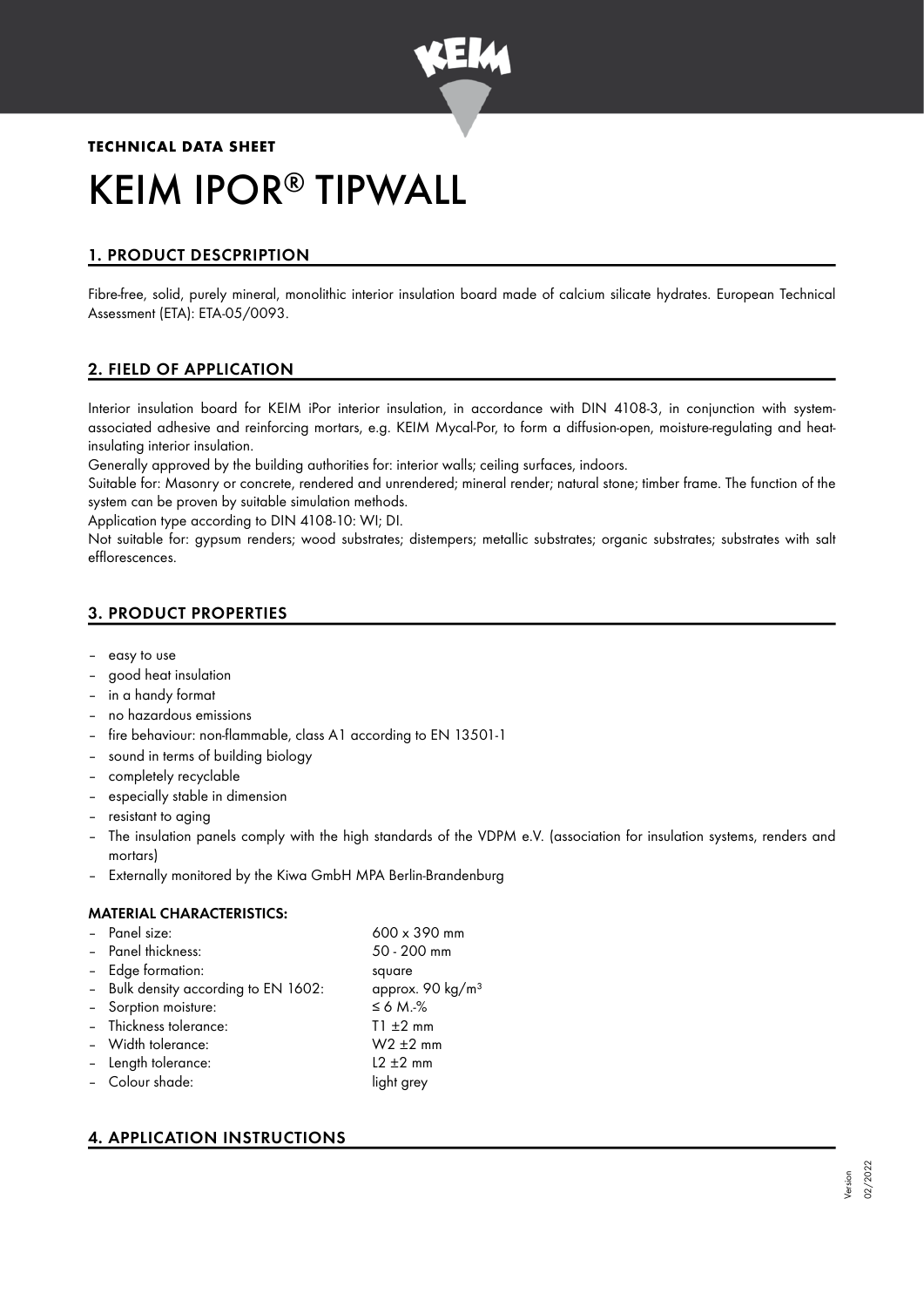#### SUBSTRATE PREPARATION:

The substrate must be strong, dry, clean, sound and free from adhesion-reducing residues and must not be too absorbent. The substrate must be suitable for a tension-resistant adhesion. Unevenness of up to 1 cm/m may be bridged. Larger unevenness must be mechanically levelled or by applying a render in accordance with DIN EN 998-1. Substrates containing gypsum as well as vapour-tight coatings, wallpapers or similar must be removed. Highly absorbent substrates must be sufficiently prewetted. Microbially infested substrates must be pretreated with KEIM Mycal-Fix and removed when wet (at least up to 0.5 m above the visible area) to minimize spore flight as far as possible. Appropriate protective measures, e.g. respiratory mask, must be observed. Pretreatment of the substrates with Mycal-Ex or Mycal-XO is recommended.

#### APPLICATION CONDITIONS:

Ambient and substrate temperature during application and drying from ≥ 5 °C to ≤ 30 °C. Do not apply in direct sunlight or on sun-heated substrates. Protect surfaces from direct sun, wind and rain during and after application.

#### APPLICATION:

Cut to size with a fine-toothed saw.

#### GLUING:

The panels are butted tightly and glued in a bond from bottom to top. Apply the system-specific adhesive mortar to the entire surface of the insulation panels, to the substrate, or to the insulation panels and the substrate using the floating-buttering method. Push the boards into place. At the edges of the building, the insulation panels are glued offset. For full-surface gluing, apply the system-specific adhesive mortar to the insulation panels and, if necessary, to the substrate using a 10 mm toothed trowel. Immediately float the insulation panels into the fresh mortar bed with slight pressure. The insulation panels may also be adhered in 2 layers. The second layer of insulation panels is glued over the entire surface and in a staggered bond pattern (starting with half a row of panels). General instruction with regard to gluing: Do not apply adhesive to the panel joints. Do not create an insulation panel joint over a joint in the substrate underneath. All connecting joints are made airtight with a joint sealing tape. An edge insulation strip must be inserted at the connection to floors and moisture-sensitive components. System supplements are also possible across systems with Multipor Wedge (insulation wedge), Multipor Reveal (reveal panel), Mycal-CS-Dämmkeil (insulation wedge) or Mycal-CS-Laibungsplatte (reveal panel).

#### DOWELING:

Check the adhesion of the insulation panels after at least 3 days. Insulation panels that are not bonded or damaged must be replaced. In the case of subsequent tiling work, the panels are additionally fastened through the mesh with suitable screw anchors and finished with another layer of KEIM Universalputz.

#### REINFORCEMENT:

After a sufficient setting time of the adhesive, apply the mixed, system-specific reinforcing mortar evenly to the insulation panels, preferably with a 10 mm toothed trowel. Embed the system-specific KEIM Glasfaser-Gittermatte (glass fibre mesh), overlap the edges by 10 cm and fill wet-in-wet with system-specific reinforcing mortar. The system-specific KEIM Glasfaser-Gittermatte should be embedded in the middle (layer thicknesses up to 6 mm) or in the upper third (layer thicknesses from 6 mm). Thickness of the reinforcement layer should be approx. 4 mm.

| Panel<br>thickness<br>[mm] | Rated value thermal<br>conductivity [W/mK] | Compressive<br>strength [kPa] | $m2$ per<br>pallet | <b>Bundle</b><br>per pallet |
|----------------------------|--------------------------------------------|-------------------------------|--------------------|-----------------------------|
| 50                         | 0,045                                      | $\geq 300$                    | 33.70              | 18                          |
| 60                         | 0,042                                      | $\geq 200$                    | 28.08              | 12                          |
| 80                         | 0,042                                      | $\geq 200$                    | 21.06              | 18                          |
| 100                        | 0,042                                      | $\geq 200$                    | 16.85              | 12                          |
| 120                        | 0,042                                      | $\geq 200$                    | 14.04              | 12                          |
| 140                        | 0,042                                      | $\geq 200$                    | 11.23              | 12                          |

#### 5. PACKAGING / TECHNICAL DATA